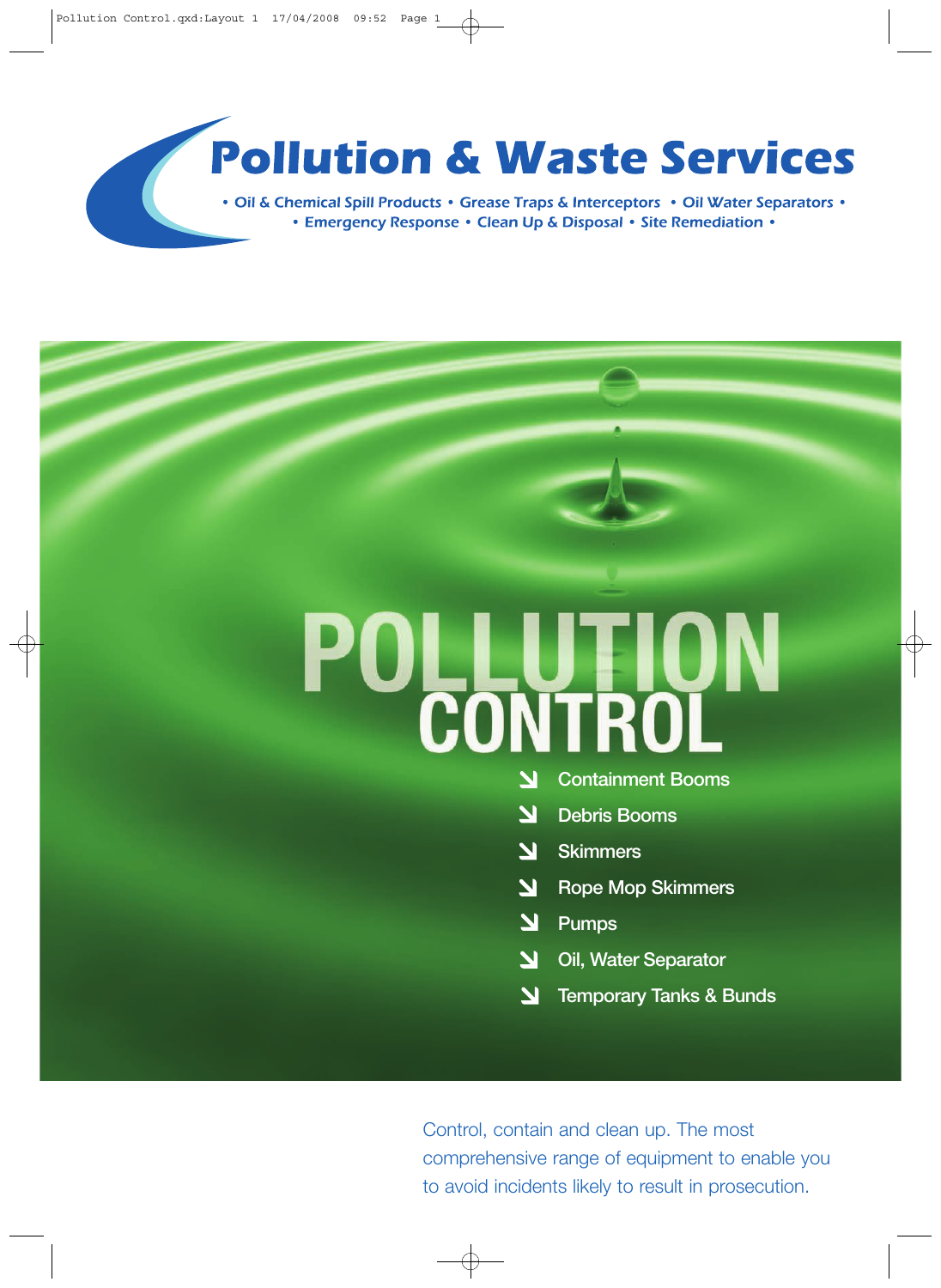#### **POLLUTION CONTROL**

#### **TRIDENT ECONOMY FENCE BOOMS**



streams. • Heavy duty UV stabilised polythene construction.

• Solid buoyancy chambers making it hard to sink.

A cost effective fence boom for short term deployment on low flow rivers, brooks and

- Chain ballast.
- Light weight.
- Fold easily for storage and transport.

• Easy velcro join. Return ballast chain for recycling when boom is disposed of. Max length 3m section.

| Product            | Code      | <b>Size</b>      | Quantity |
|--------------------|-----------|------------------|----------|
| Economy Fence Boom | 0421/F/25 | $3m \times 25cm$ |          |

#### **TRIDENT SILVERBOOM INFLATABLE BOOMS**

• Manufactured from pvc with inflatable

- buoyancy chamber. • Easy to store. • Lightweight.
- The perfect emergency boom.
- For short term use only.
- 

Standard length 5m. Other lengths available. Also available in PU.

| <b>Product</b>                  | Code        | <b>Size</b>      | Quantity |
|---------------------------------|-------------|------------------|----------|
| Silverboom Inflatable Boom (25) | 0418/1/25/5 | $5m \times 25cm$ |          |
| Silverboom Inflatable Boom (45) | 418/1/45/5  | $5m \times 45cm$ |          |

#### **TRIDENT FENCE AND INFLATABLE BOOM ACCESSORIES**

#### • Boom end fittings

- Sliding anchors and pillars
- Inflator electric and petrol
- Foot pumps
- Connectors
- Anchors

The above are just some of the range of accessories available.

#### **TRIDENT BEACH SEAL AND BANK SEAL**



Highly effective oil containment booms for shallow water or intertidal situations. These water ballasted booms can also be used on land.

**INSTALLATION SERVICE AVAILABLE FOR ALL BOOMS**

System Benefits

• High Performance – When afloat booms have excellent wave following characteristics because of their air buoyancy/water ballast tube design. When aground, the vertical perforated inner membrane acts as a tension

member and prevents the boom from rolling when grounded, giving the boom excellent stability and sealing characteristics.

- Versatility Can be used at the water's edge as a beach seal which is effective throughout the tidal range to protect marshes. In shallow rivers, the boom can be used to improve oil recovery operations by acting as a dam to increase water depth.
- Oil Retention The smooth continuous boom profile inhibits the formation of vortices, thereby discouraging oil loss under the boom.
- Flexibility Low air inflation pressure increases boom flexibility.
- Durability It has a high resistance to punctures, abrasion and rough handling. Resistance to hydrocarbons and ultra violet rays is also excellent.
- Easy to clean After deployment, it can be easily cleaned with normal detergents and hot or cold pressure washers.

#### **TRIDENT SILVERBOOM PERMANENT**



• Light weight and compact – stores on Trident reel or aluminium dispensing unit.

- Quick and easy deployment and recovery.
- Available with a number of connector options making it easy to use in any situation.
- The sealed-in weights make this the easiest boom to clean.
- The boom concertinas to store in small areas such as car boots or emergency trailers.

**BUOYANCY (FENCE)** 

Designed for deployment in all inland and sheltered inshore waters with slow currents.

• Durable construction - quality PVC fabric. • Sealed floats and ballast make boom vandal-

**BOOMS**

proof and unsinkable. • Suitable for long term deployment.

Features:

- Long term deployment or emergency use.
- Standard simple overlap connectors to prevent any pollutant or rubbish getting through.
- End fittings for stakes or rope. Available to order.
- Colours Standard yellow. Can be made to suit customers' requirements.
- Unit length Minimum 3m. Can be made to suit customers' requirements.
- Float material Either polystyrene foam or closed cell polyethylene foam in individual pockets.
- Ballast material Mild steel blocks in individually sealed pockets.
- Method of construction High frequency radio welding.

| <b>TECHNICAL DETAILS</b> | 25F              | 33F              | 50F               | 70F              | 85F              |
|--------------------------|------------------|------------------|-------------------|------------------|------------------|
| Overall height           | 250mm            | 330mm            | 500mm             | 700mm            | 850mm            |
| Free board               | 100mm            | 150mm            | 200 <sub>mm</sub> | 280mm            | 340mm            |
| Draft                    | 150mm            | 180mm            | 300mm             | 420mm            | 510mm            |
| Width                    | 40 <sub>mm</sub> | 40 <sub>mm</sub> | 40 <sub>mm</sub>  | 40 <sub>mm</sub> | 40 <sub>mm</sub> |
| Materials                | <b>PVC</b>       | <b>PVC</b>       | PVC/PU            | PVC/PU           | PVC/PU           |
|                          |                  |                  |                   |                  |                  |
| <b>Product</b>           |                  | Code             |                   | <b>Size</b>      | Quantity         |

| .                         | ---------    | .                 | $-$ |
|---------------------------|--------------|-------------------|-----|
| Permanent fence boom (25) | 0418/F/25/10 | $10m \times 25cm$ | 1.  |
| Permanent fence boom (33) | 0418/F/33/10 | $10m \times 33cm$ | 1.  |
| Permanent fence boom (50) | 0418/F/50/10 | $10m \times 50cm$ |     |

#### **TRIDENT SENTINEL BOOM**



A rapid response boom for all situations. A range of sizes (40cm - 1100cm) is available for use in inland water to open sea. Systems Benefits:

- High Performance Sentinel booms can be rapidly deployed by only two operators, typical 200m (656ft) in ten minutes.
- Oil Retention The smooth continuous boom profile inhibits the formation of vortices, thereby discouraging oil loss under the boom.
- Flexibility Low air inflation pressure increases boom flexibility.
- Durability Sentinel booms are designed to meet the rigorous demands of an oil spill environment.
- Wave Following– The high buoyancy to weight ratio gives good wave following capability and roll response.
- Easy to Clean After deployment, Sentinel booms are easily cleaned with normal detergents and hot or cold pressure washers.
- Storage When deflated, the boom will require minimal storage space.
- Heave Stiffness The large water plane area of the buoyancy.

#### **TRIDENT FLEXIBOOM**



A series of light and flexible booms that can be deployed rapidly and without the need for any special ancillary equipment.

- Robust and hard wearing but light and flexible.
- Suitable for deployment in ports, harbours, rivers and lakes.
- Easy to clean after use.
- Variety of storage methods: cage, sea sledge, powered and manual reels.
- Available in sizes 50cm up to 150cm.

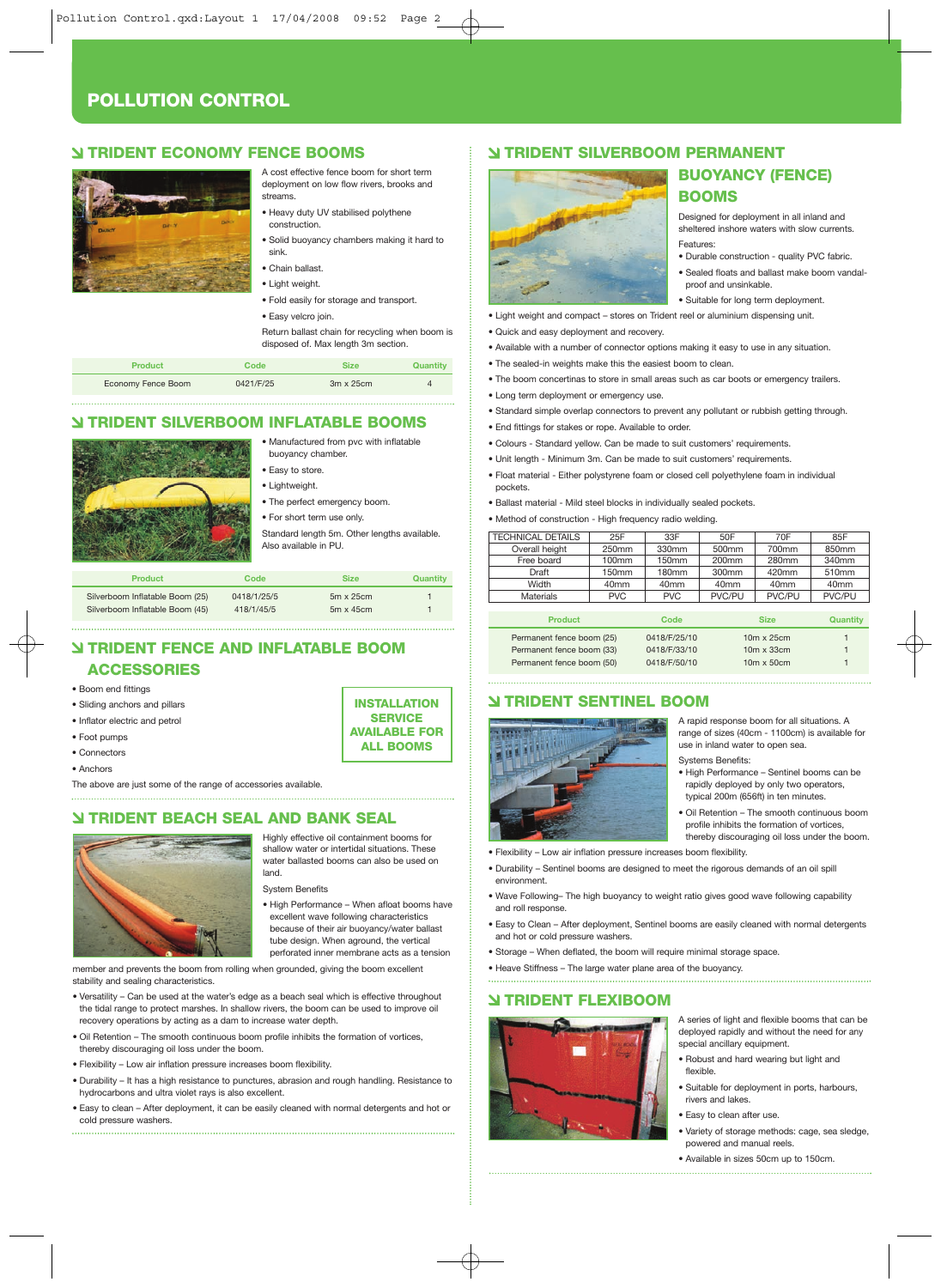#### **www.pwsireland.ie ORDER HOTLINE 1890 93 09 33**

Special Features

water

cover.

For efficient removal of oil from the surface of water. The weir skimmer is ideal for mobile emergency response or deployment long term.

• Shallow draft - Can operate in 100mm(4")

• Versatile - Will fit through 50cm manhole

**HIRE**

• Lightweight design - Easy one man deployment/operation.

#### **TRIDENT WALLBOOM**



- Self expanding boom capable of withstanding tremendous forces that occur during sweeping operations in severe conditions. • Can be used for corralling and as fence
- containment. • Deployment time is minimal.
- Recovery and cleaning is fast and easy.
- Up to 200m can be stored on a reel.
- 100m sweep width can be achieved with 200m of boom.
- Available in sizes 35 45cm.

#### **TRIDENT DEBRIS BOOM**



Highly effective range of pollution control barriers designed for permanent deployment in locations where the risk of a spill is on going or for emergency response situations. As well as containing oil, they can also be used as safety barriers or trash/debris containment.

**Quality** • Trident debris boom is manufactured from

high quality plasticised pvc polymer reinforced by polyester/polyamide substrates.

The buoyancy floats are made from polyurethane foam encased in moulded panels. The buoyancy floats are attached to the boom skirt by rivets.

#### Rapid and Easy Deployment

• As the boom is foam filled it does not require an inflation source, and therefore is always ready for immediate deployment. This feature makes the boom ideal for emergency response situations. In addition Trident booms are very easy to handle and operate, so trained operators are not required.

**Durability** 

• The foam filled solid outer shell panels have a high impact strength, enabling the boom to withstand rough inexperienced handling and heavy floating debris. It is also highly resistant to hydrocarbons and UV light, and abrasion from rocks, dock walls and coral.

Easy to Clean

• After deployment, Trident booms are easily cleaned with normal detergents and hot or cold pressure washers.

Maintenance

• Due to the booms strength, damage is highly improbable, but in the event of damage on site repairs can be easily accomplished.

#### Wave Following

• High positive buoyancy, a low centre of gravity and a short hinge distance gives a stable efficient barrier which reacts quickly to waves and resists submerging.

#### Oil Retention

• Due to the rigidity of the skirt, the boom is highly efficient in retaining oil and debris.

| Product         | Code          | <b>Free Board</b> | <b>Draft</b> | <b>Height</b> | Quantity |
|-----------------|---------------|-------------------|--------------|---------------|----------|
| Debris Boom 300 | 0418/DB/300/B | 100cm             | 200cm        | 300cm         |          |
| Debris Boom 600 | 0418/DB/600/B | 150cm             | 450cm        | 600cm         |          |

Debris Boom A 0418/DB/A 20cm 45 - 60cm 65cm - 80cm 1

**Product Code Free Board Draft Height Quantity**

#### **TRIDENT DEBRIS BOOM A**



**FULL INSTALLATION SERVICE AVAILABLE**

Ideal protection for power station water inlets, harbours, cooling intakes, weirs, etc. for long term deployment.

**AVAILABLE IN A RANGE OF LENGTHS**

- Very heavy duty, skirted permanent booms, constructed of vulcanised rubber. • Textile reinforced foam filled flotation
- chambers. • Skirt textile reinforced and integrally
- vulcanised to the tube section.
- Prevent passage of heavy floating objects, es, rubbish, oil etc.
- Length made to measure.
- 4.5 tonne breaking strain.

**TRIDENT WEIR SKIMMER**



#### • Stainless steel - Rugged and corrosion resistant.

- In line throughput Obstruction free operation.
- "T" skeleton design Very stable in all conditions.
- Dimensions 50cm width x 1m length.
- Available to hire.
- Use with Darcy peristaltic pump.

• Weir: Easily adjustable to control depth of skim.

| Product              | Code | <b>Size</b>  | Quantitv |
|----------------------|------|--------------|----------|
| Trident Weir Skimmer | 0443 | 50cm x 100cm |          |

#### **TRIDENT SILVERWEIR SKIMMER**



The Silverweir Skimmer is ideal for emergency oil spill situations. Suitable for use in rivers lakes, industrial lagoons, interceptors, harbours and sheltered estuarial situations. The skimmers' ability to skim all floating fluids and solids from the surface of water is exceptional and they have proved their worth many times in cases of emergency.

- Skimming is achieved by oil flowing over a constantly adjusting circular weir plate induced by the action of pulsating bellows.
- The units have been designed to work efficiently and yet be easy to operate and virtually maintenance free.
- The depth of skim is automatically adjusted by the discharge rate.
- Discharge can be by gravity, vacuum tanker or any compatible pumping unit.

| <b>TECHNICAL DETAILS</b>  | SILVERWEIR 15          |
|---------------------------|------------------------|
| Materials of construction | <b>Stainless Steel</b> |
| Suction hose size         | 50mm ID                |
| <b>Hose Couplings</b>     | Camlock                |
| Weir circumference        | 1400mm                 |
| Capacity                  | up to 15T/hr           |
|                           |                        |

| <b>Product</b>             | Code      | <b>Size</b>          | Quantity |
|----------------------------|-----------|----------------------|----------|
| Trident Silverweir Skimmer | 0443/S/15 | 130cm x 37cm draught |          |

#### **TRIDENT DELTA SKIMMER**



The delta skimmer is a robust lightweight skimmer head, ideal for use in shallow water or confined, inaccessible areas where the use of larger skimmers would be impractical.

Systems Benefits

- No moving parts, virtually maintenance free. • Shallow Draft – can operate in 7cm (2.75in) of water.
- Recovery Rate With seven inlet ports around 180 degrees, recovers up to 30 tonnes per hour.
- Accessibility Because of its flat shape, can be used in very inaccessible areas such as under piers and around jetties
- Ease of Use The Delta skimmer is quick to deploy and can be easily used by an unskilled operator.

| <b>Product</b>              | Code    | <b>Size</b>         | Quantity |
|-----------------------------|---------|---------------------|----------|
| Trident Delta Skimming Head | 0443/DS | $158cm \times 88cm$ |          |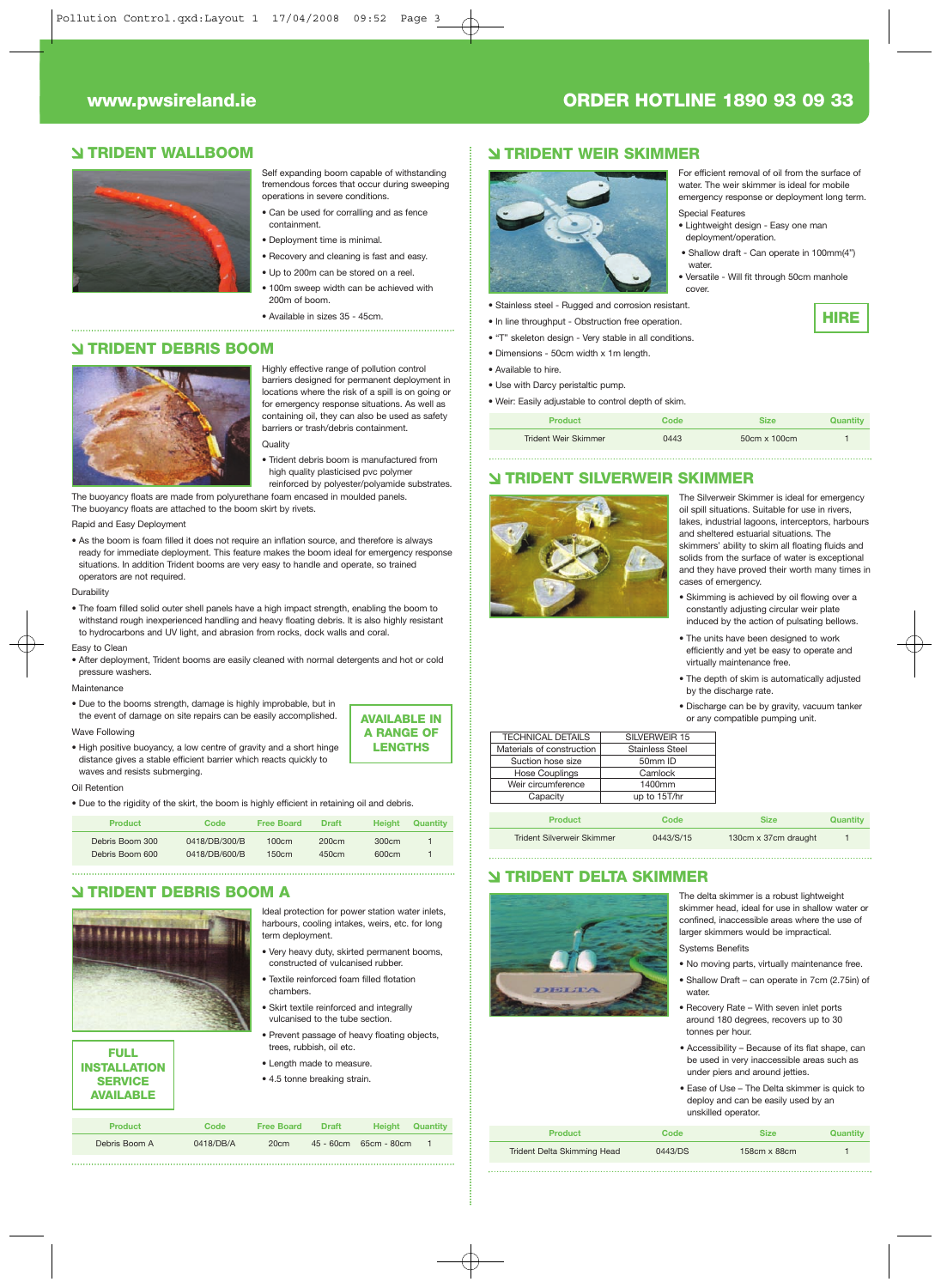#### **POLLUTION CONTROL**

#### **TRIDENT MINI SKIMMER**



The mini system is a compact lightweight portable, oleophilic disc skimmer, designed to recover floating oil and other substances from the water.

**Capability** 

• Can recover in excess of 7 tons of oil per hour with a pick-up rate exceeding 98%, with free water content typically below 2%. **Versatility** 

• Can recover a wide range of hydrocarbons including diesel, crude and emulsions.

**Portability** 

• All items within the system are designed to allow for 1 or 2 man lift and conform to EU weight regulations

System supplied complete with pump and power pack.

| <b>Product</b>              | Code    | <b>Size</b>                    | Quantity |
|-----------------------------|---------|--------------------------------|----------|
| <b>Trident Mini Skimmer</b> | 0443/MS | $93cm \times 88cm \times 43cm$ |          |

#### **TRIDENT DUPLEX SKIMMER**



Duplex Skimmer is highly versatile - combining the technology of both disc and brush recovery systems into one compact, lightweight skimming system.

Versatility • The Duplex has a multi-head design that

allows for a quick and easy change from disc bank technology to stiff brush recovery. Brush technology, combined with the in-built assisted weir, will produce unequalled recovery rates of any skimmer of similar size and weight.

#### Canability

• The Duplex can recover in excess of 14 tons per hour and handle a vast array of hydrocarbons with very high efficiency pick up rates, typically 98%. The disc bank can recover some of the lightest refined products such as diesel through to a range of crude oil. However, the bush banks and assisted weir can extend the recovery range especially on very viscose products and offers the client flexibility of operation to suit prevailing conditions.

System supplied complete with pump and power pack.

| <b>Product</b>                | Code    | <b>Size</b>        | Quantity |
|-------------------------------|---------|--------------------|----------|
| <b>Trident Duplex Skimmer</b> | 0443/DS | 88cm x 88cm x 43cm |          |

#### **TRIDENT LOW CAPACITY OIL SKIMMER**



Small low cost effective mop skimmer for surface oil contamination removal in confined areas.

- Recovers oil at a rate of up to 600 litres an hour.
- Uses 10cm mop as standard.
- Simple and quick to set up.
- Used for permanent and emergency cleanups in boreholes, drains, manholes and small interceptor tanks.
- Available with own frame, can be easily carried in a car.

| <b>Product</b> | Code | <b>Pick Up Rate</b> | <b>Size</b> | Quantity |
|----------------|------|---------------------|-------------|----------|
|                |      |                     |             |          |

Low Capacity Skimmer 0444/LC 600 L p/h 10cm mop head 1

#### **TRIDENT INDUSTRIAL OIL SKIMMER**



#### Safe, efficient mop skimmer system for surface oil contamination removal. • Recovers up to 12 tonnes an hour of floating

- oil or chemicals.
- Can use 10cm, 15cm or 22cm mops.
- Can be mounted as single or double unit.
- Trailer mounted on Oil Water Separator.
- Variety of drive units available.

| <b>Product</b>            | Code    | <b>Pick Up Rate</b> | Quantity |  |
|---------------------------|---------|---------------------|----------|--|
| <b>Industrial Skimmer</b> | 0444/15 | 12 Tonnes p/h       |          |  |

#### **TRIDENT HI-FLO 60**



A heavy duty hydraulically driven submersible pump that can be used in a variety of applications that include the pumping of crude oil, bunker oil, slurries, emulsions, alkalis, oily ballast, drilling water, drilling mud, bentonite, pulp, molasses, sewage and suspended solids. The Hi-flo® pump range can be used on oil transfer pumping system, duplex mini skimmer and mini skimmer.

Hi-flo® 60 pump is tried and tested in arduous conditions with 1,000's in use worldwide.

| Product                | Code       | <b>Size</b>            | Quantity |
|------------------------|------------|------------------------|----------|
| Trident Hi-Flo 60 pump | 0438/HF/60 | 56.5cm x 2.7cm x 1.7cm |          |

#### **TRIDENT HYDRAULICALLY DRIVEN PUMP**



75c hydraulically driven recovered oil transfer pump can be used with the mini and duplex skimmers. The unit is a positive displacement double diaphragm pump mounted in a lightweight two man portable carrying frame. The pump can run dry, will self prime and deliver up to 30m3/hour.

**Product Code Size Quantity** Hydraulically driven transfer pump 0438/HS 56cm x 40cm x 58cm

#### **TRIDENT PERISTALTIC PUMP**



The best pump for dealing with any pollution incident and many other applications including tank cleaning, water/waste treatment, construction sites, fire services.

- Choice of drives available electric, water, diesel or petrol.
- Patented vacuum system ensures lightweight construction and long hose life.

**HIRE**

- Ideal for mobile duties and emergency pumping.
- Flow rates up to 20m3/h.
- Self priming with suction lift up to 9m.

• Ability to handle difficult media such as liquid/gas mixtures, abrasives, fibrous material and other solids.

- Pumped medium contacts only the inside of the hose.
- Valveless and glandless.
- Dry running ability.
- 
- Full service contract and repair service available.
- Available to hire.

Accessories

 $\blacktriangle$ 

Please ask for full details of our range of accessories including vacuum strainers, disc strainers, special suction pipes and flexible hoses.

| <b>Product</b>                                | Code   | <b>Max Output</b> | <b>Size</b> | Quantity |
|-----------------------------------------------|--------|-------------------|-------------|----------|
| Peristaltic pump - diesel driven Hatz         | 0438/D | $20m^3/h$         | N/A         |          |
| Peristaltic pump - petrol driven Honda        | 0438/D | $20m^3/h$         | N/A         |          |
| Peristaltic pump - electric single phase Tefv | 0438/E | $15m^3/h$         | N/A         |          |
| Peristaltic pump - water turbine Francis      | 0438/W | $15m^3/h$         | N/A         |          |

#### **POLLUTION TO CONTROLLED WATERS**

Under the Anti-Pollution Works Regulations 1999, any person knowingly causing or permitting pollution (or its likelihood) to controlled waters may be required to carry out various works including clean up. This can often lead to remediation costs vastly in excess of any fines imposed.

- 
- 
- Minimum shear avoids emulsification.
	-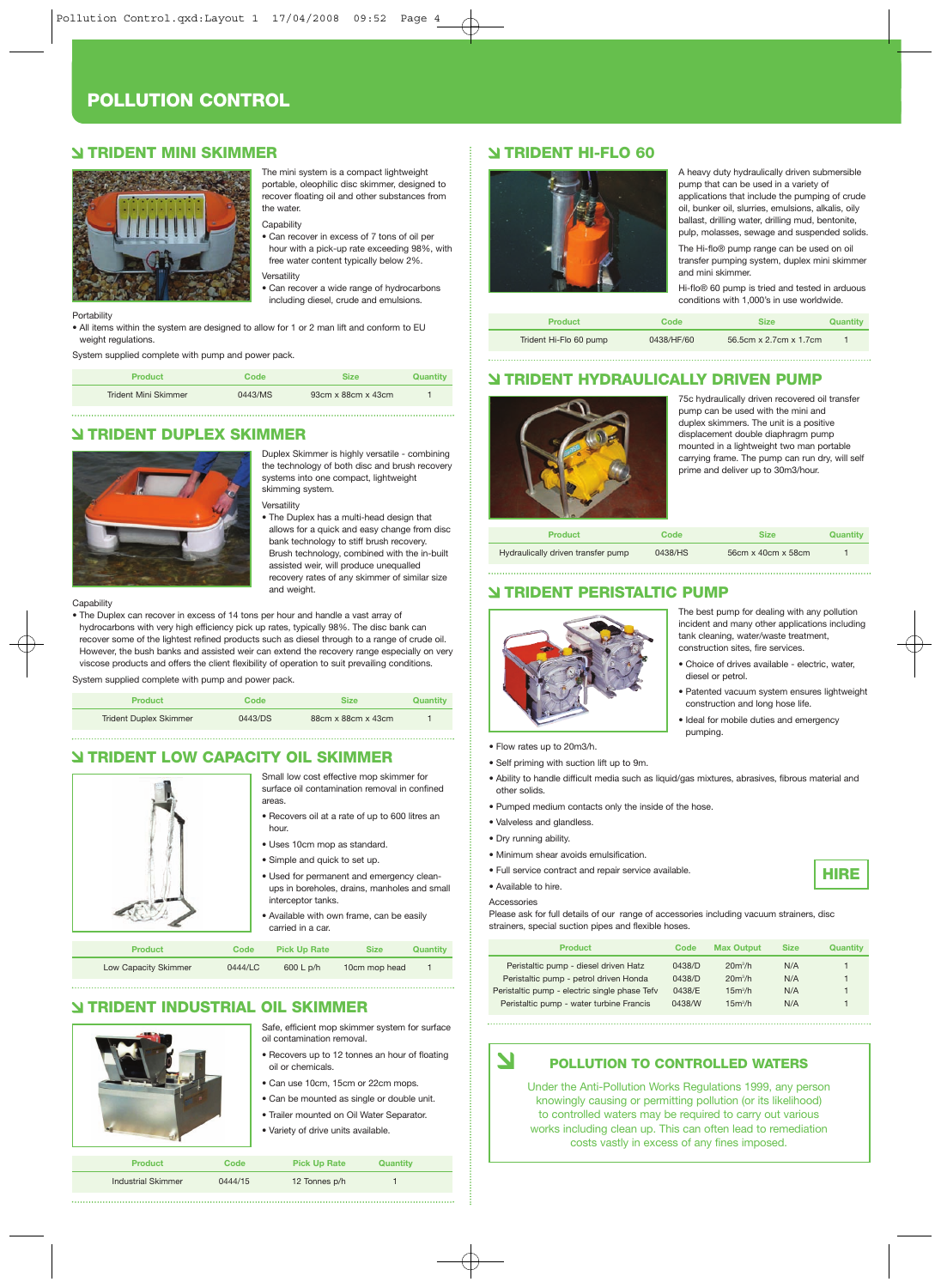#### **TRIDENT SUCTION/DELIVERY HOSE**



#### 2 inch suction/delivery hose (5m) 0435/H/5/2 5m 5cm 5cm<br>3 inch suction/delivery hose (10m) 0435/H/10/3 10m 7.5cm 3 inch suction/delivery hose (10m)

#### **DARCY OIL WATER SEPARATOR**



separator on the market. This product is used by the MOD and Environment Agency. • Four separation techniques in one modular

The original and the best mobile/static

- design.
- A compact and mobile unit.
- Rugged construction that is maintenance free. • Can be used on the trailer as a mobile unit or off trailer for long term deployment.
	- **CAN CUT OILY WATER DISPOSAL**

**COSTS BY 75%**

- Construction • Robust steel construction for long life under arduous environmental condition.
- 
- Surface coating; two part epoxy coating standard green. • Other colours are available.

• Decontaminate building sites or petrol stations. • Use at any waterborne spill after containment.

#### Trailer version

• Empty oils bunds.

A full road going unit compliant to EC directives. Suspension incorporating four wheels and fitted with auto reverse braking. Full EEC 12v electrics. Fitted with 50mm ball coupling and jockey wheel. Four heavy duty adjustable and locking corner stands allow use on uneven ground. Supplied with 3 metres of 3 inch discharge hose and connector.

#### Static version The static version is skid mounted.

| Code      | Quantity |
|-----------|----------|
| 0436      |          |
| 0435      |          |
| 0435/TR   |          |
| 0110/OWS  |          |
| 0430/20   |          |
| 0390/20kg |          |
| 0432/1    |          |
|           |          |

#### **QUICK FRAME EMERGENCY OIL WATER**

#### **SEPARATOR**

- A three stage separator that folds to fit into a car or van
- Stage One: Settling area and primary oil removal
- Stage Two: Coalescing filter and oil removal
- Stage three: Oil absorbents and clear water discharge. You must check with the relevant authority before discharge.

Manufactured from hydrocarbon and UV-resistant PU coated fabric with easy assembly powder coated steel frame

| <b>Product</b>                  | Code | Size                  | Quantity |
|---------------------------------|------|-----------------------|----------|
| Quick Frame Oil Water Separator | 0447 | 250cm x 100cm x 100cm |          |

#### **www.pwsireland.ie ORDER HOTLINE 1890 93 09 33**

#### **TRIDENT FRAME TANK**



- Manufactured in either PVC or Polyurethane with powder coated mild steel frames which fit quickly together.
- Use for emergency storage, decontamination
- or as fish holding tanks.
- Any size available made to measure.

| Product                  | Code      | <b>Capacity</b>  | <b>Size</b>           | Quantity |
|--------------------------|-----------|------------------|-----------------------|----------|
| Frame Tank (400 litres)  | 0414/0400 | 400 $\mathsf{L}$ | 100cm x 100cm x 40cm  |          |
| Frame Tank (800 litres)  | 0414/0800 | 800 L            | 200cm x 100cm x 40cm  |          |
| Frame Tank (2000 litres) | 0414/2000 | 2000L            | 100cm x 200cm x 100cm |          |
| Frame Tank (4000 litres) | 0414/4000 | 4000L            | 200cm x 200cm x 100cm |          |

#### **TRIDENT EXPANDER TANK**



• Turns inside out for easy cleaning. Ideal for a range of uses including:

• Storage from 1,000 litre to 12,000 litres. • Manufactured in either PVC or PU for longer

• Floating collar causes tank to self erect. • No metal frame-work required – self

term deployment.

supporting.

- Emergency storage for recovered product in spill situation.
- Temporary storage for maintenance or repair of other tanks.
- As part of an Emergency Response Kit.

| <b>Product</b>       | Code           | <b>Size</b>                        | Quantity |
|----------------------|----------------|------------------------------------|----------|
| <b>Expander Tank</b> | 0415/01000/PVC | 160cm (narrowing to 100cm) x 95cm  | 1000 L   |
| <b>Expander Tank</b> | 0415/03000/PVC | 255cm (narrowing to 160cm) x 90cm  | 3000 L   |
| <b>Expander Tank</b> | 0415/05000/PVC | 264cm (narrowing to 160cm) x 140cm | 5000 L   |
| <b>Expander Tank</b> | 0415/07000/PVC | 350cm (narrowing to 200cm) x 100cm | 7000 L   |
| <b>Expander Tank</b> | 0415/12000/PVC | 380cm (narrowing to 200cm) x 180cm | 12000L   |
|                      |                |                                    |          |

#### **TRIDENT STARTANK FRAMED STORAGE TANK**



 $\blacktriangleleft$ 

The Startank may be used under any climatic conditions and applications.

The Startank range of open top polyurethane aluminium framed storage tanks are light and low volume when empty.

The tank frame may be easily erected without the need for tools, and provides a strong sturdy support for the tank body. This in turn provides good wind resistance.

Ideal for a variety of uses including:

- Oil Spill Clean-up Operations.
- Effluent Containment.
- Water Storage.
- Oil/Water Separation.
- Fire Fighting.
- Pressure Washing.
- 

Startank (9000 litres) 0414/GT/0060 9000 L 325cm x 135cm (filled) 1 **Product Code Capacity Size** 

#### **IN THE EVENT OF SPILLAGES**

Works in, near or liable to affect watercoarses: PPG 5 Section 9 - Emergencies In the event of any spillage, the spilt material should be contained (using absorbents such as sand, soil or commercially available booms or pads) and the agency notified immediately.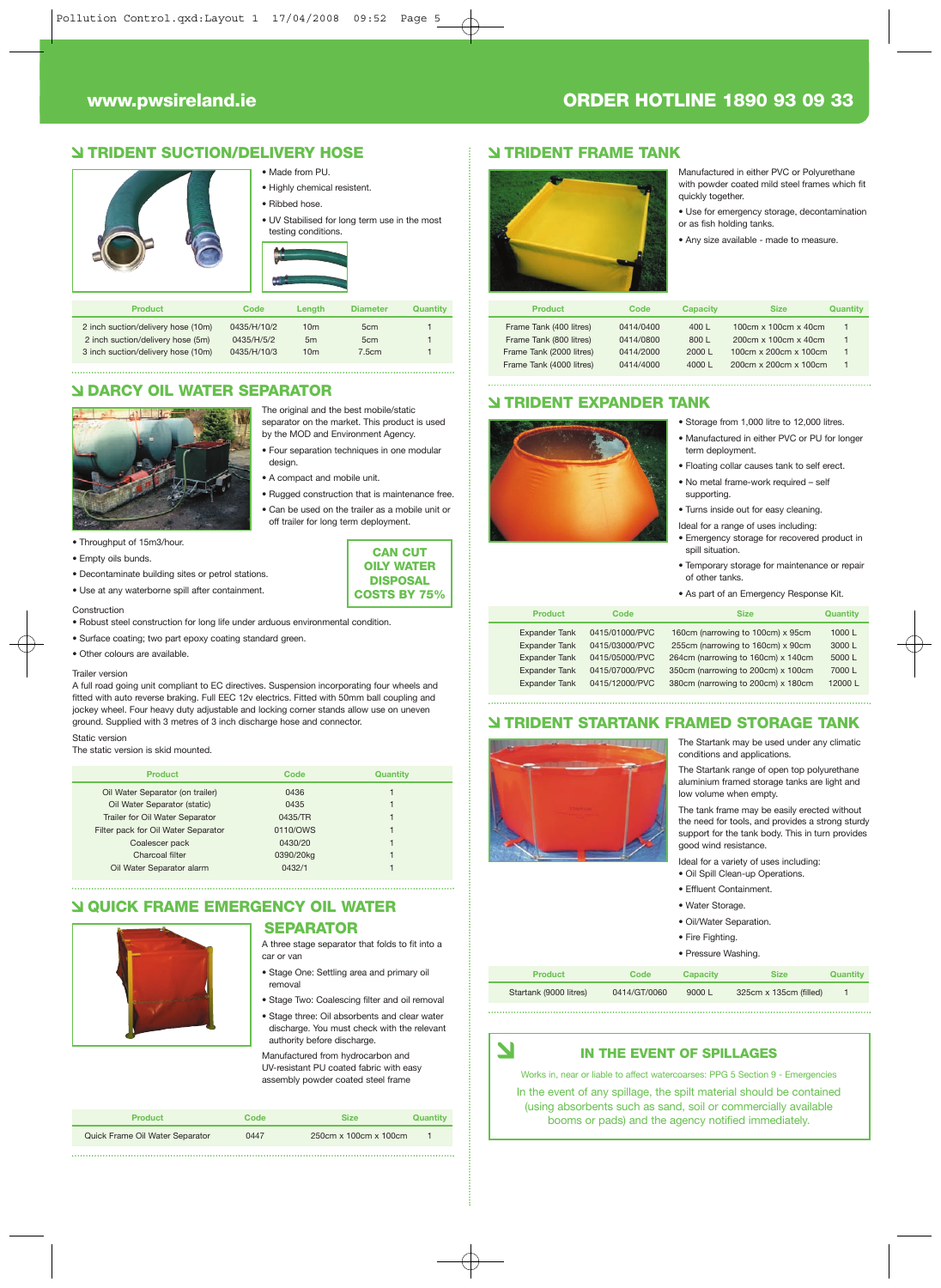#### **POLLUTION CONTROL**

#### **TRIDENT NEOPRENE STORAGE TANK**



A self-supporting open top storage tank, manufactured from reinforced neoprenecoated fabric, with an air filled collar for extra stability.

It is easy to use as no framework is required the tank takes shape as it is filled.

When full, the tank remains stable irrespective of varying ground levels, and when empty it is unaffected by high winds.

The neoprene storage range may be used under any climatic conditions.

Storage tanks are supplied with an integral drainage valve, a central internal lifting ring, with options for a tailored top cover, ground sheet/carrier bag.

A first choice emergency or long-term liquid storage facility.

| <b>Product</b> | Code         | <b>Capacity</b> | <b>Size</b>                       | Quantity |
|----------------|--------------|-----------------|-----------------------------------|----------|
| Storage tank   | 0415/BP/5069 | 15 <sup>m</sup> | 155 $cm \times$ 431 $cm$ (filled) |          |
| Storage tank   | 0415/BP/5068 | 6m <sup>3</sup> | 155 $cm \times 282$ cm (filled)   |          |

#### **TRIDENT INFLATABLE ROLLOVER TANK**



Manufactured from tear resistant Polyurethane or PVC. Inflatable sides with carry handles. Fitted with large Monsun valves for deflation and small Monsun valves for inflation. High visibility orange or yellow.

• Use as roll over tank under overturned trucks as safety reservoir or containment bath.

- Smaller tanks inflate with foot pump.
- Larger tanks inflate with foot pump or separate air supply.

| Product               | Code      | <b>Capacity</b> | <b>Size</b>           | Quantity |
|-----------------------|-----------|-----------------|-----------------------|----------|
| Rollover Tank (1200I) | 0451/1200 | 1200 $L$        | 200cm x 200cm x 37cm  |          |
| Rollover Tank (2400I) | 0451/2400 | 2400 L          | 400cm x 200cm x 37cm  |          |
| Rollover Tank (3600I) | 0451/3600 | 3600 L          | 600cm x 200cm x 37cm  |          |
| Rollover Tank (4800I) | 0451/4800 | 4800 L          | 800cm x 200cm x 37cm  |          |
| Rollover Tank (6000I) | 0451/6000 | 6000 L          | 1000cm x 200cm x 37cm |          |
| Rollover Tank (7500I) | 0451/7500 | 7500 L          | 1200cm x 200cm x 37cm |          |
|                       |           |                 |                       |          |

#### **TRIDENT FLOATING STORAGE TANK**



Flexible storage tanks offer an efficient and cost effective solution for temporary storage of recovered hydrocarbons.

- Can be used afloat or on dry land
- Integral buoyancy cuffs
- Tailored ends closed by Emcon connectors giving easy towing bridle attachment and easy access for cleaning.
- All seams high frequency welded.
- Repair kits available.

| <b>Product</b>               | <b>Capacity</b><br>Code  | Quantity |
|------------------------------|--------------------------|----------|
| <b>Floating Storage Tank</b> | 0413/FS/05000<br>5000L   |          |
| <b>Floating Storage Tank</b> | 0413/FS/09000<br>9000L   |          |
| <b>Floating Storage Tank</b> | 0413/FS/12.500<br>12500L |          |
| <b>Floating Storage Tank</b> | 0413/FS/25.000<br>25000L |          |
|                              |                          |          |

#### **WORKS LIABLE TO AFFECT WATERCOURSES**

Works in, near or liable to affect watercoarses: PPG 5 Section 9 - Emergencies

If it is unavoidable that oil and chemicals have to be used within close proximity of a stream, river or any other watercourse, then it is recommended that a suitable spill kit or absorbent materials are held in the vicinity and that an appropriate temporary bund is put in place.

#### **TRIDENT POP UP TANK / DECONTAMINATION**



• To stop spread of contamination and clean work boots.

• Under small drips or leaks on vehicles or machinery.

• Ideal for small spill response kit.

Available with carry valise. Other sizes are available and made to order.

| Product            | Code     | <b>Capacity</b> | <b>Size</b>                  | Quantity |
|--------------------|----------|-----------------|------------------------------|----------|
| Pop Up Tank (80I)  | 0412/080 | 80L             | $100cm \times 30cm$ (filled) |          |
| Pop Up Tank (250I) | 0412/250 | 250L            | 140cm x 25cm (filled)        |          |

detergent.

#### **DARCY JETVAC - INDUSTRIAL VACUUM**



#### **CLEANER**

The Jetvac is a compact high capacity vacuum pump system using a compressed air powered vacuum generating head. The generating head is mounted on a 200 litre drum transforming it into a high volume industrial vacuum.

- Picks up wet and dry materials (size up to 4cm).
- Vac direct to drum for disposal. • Ideal for emptying poly bunds etc.
- Use with air bottle or in house supply.
- Available in explosion proof version.
- Transfer from damaged drums.

| <b>Product</b> | Code    | <b>Pressure</b> | <b>Pick Up Rate</b> | <b>Quantity</b> |
|----------------|---------|-----------------|---------------------|-----------------|
| Jetvac         | 0445    | 36 psi          | 68 L per min        |                 |
| Drum Dolly     | 0445/DD | N/A             | N/A                 |                 |

#### **TRIBUND STORAGE TANKS**



- Multi purpose secondary containment system to catch fuel or chemical spills.
- Portable bunds which unfold to give effective containment (bund) for all mobile equipment.
- Manufactured from hydrocarbon and UV resistent PVC coated fabric.
- Non metallic side supports.
	- No separate parts required, just unroll and
	- use. Low pack weight and s
	- Unique internal support system.

• Below is a list of the most common sizes supplied. Alternative sizes are available on request.

| <b>Product</b>              | Code       | <b>Size</b>                     | Vol(L)<br>2/3 max fill |
|-----------------------------|------------|---------------------------------|------------------------|
| <b>Tribund Storage Tank</b> | 0416/00270 | $150cm \times 90cm \times 30cm$ | 270                    |
| <b>Tribund Storage Tank</b> | 0416/00500 | 100cm x 240cm x 30cm            | 500                    |
| <b>Tribund Storage Tank</b> | 0416/00750 | 150cm x 240cm x 30cm            | 750                    |
| <b>Tribund Storage Tank</b> | 0416/00800 | 200cm x 200cm x 30cm            | 800                    |
| <b>Tribund Storage Tank</b> | 0416/00960 | 150cm x 320cm x 30cm            | 960                    |
| <b>Tribund Storage Tank</b> | 0416/01000 | 200cm x 240cm x 30cm            | 1000                   |
| <b>Tribund Storage Tank</b> | 0416/01200 | 250cm x 240cm x 30cm            | 1200                   |
| <b>Tribund Storage Tank</b> | 0416/01440 | 300cm x 240cm x 30cm            | 1440                   |
| <b>Tribund Storage Tank</b> | 0416/01800 | 300cm x 300cm x 30cm            | 1800                   |
| <b>Tribund Storage Tank</b> | 0416/01900 | 400cm x 240cm x 30cm            | 1900                   |
| <b>Tribund Storage Tank</b> | 0416/02000 | 420cm x 240cm x 30cm            | 2000                   |
| <b>Tribund Storage Tank</b> | 0416/02880 | 600cm x 240cm x 30cm            | 2880                   |
| <b>Tribund Storage Tank</b> | 0416/03600 | 600cm x 300cm x 30cm            | 3600                   |
| <b>Tribund Storage Tank</b> | 0416/04000 | 840cm x 240cm x 30cm            | 4000                   |
| <b>Tribund Storage Tank</b> | 0416/04800 | 600cm x 400cm x 30cm            | 4800                   |
| <b>Tribund Storage Tank</b> | 0416/06400 | 800cm x 400cm x 30cm            | 6400                   |
| <b>Tribund Storage Tank</b> | 0416/09600 | 1200cm x 400cm x 30cm           | 9600                   |
| <b>Tribund Storage Tank</b> | 0416/10000 | 1000cm x 500cm x 30cm           | 10000                  |
| <b>Tribund Storage Tank</b> | 0416/12000 | 1500cm x 400cm x 30cm           | 12000                  |
| <b>Tribund Storage Tank</b> | 0416/14200 | 1650cm x 430cm x 30cm           | 14200                  |
| <b>Tribund Storage Tank</b> | 0416/20000 | 1000cm x 1000cm x 30cm          | 20000                  |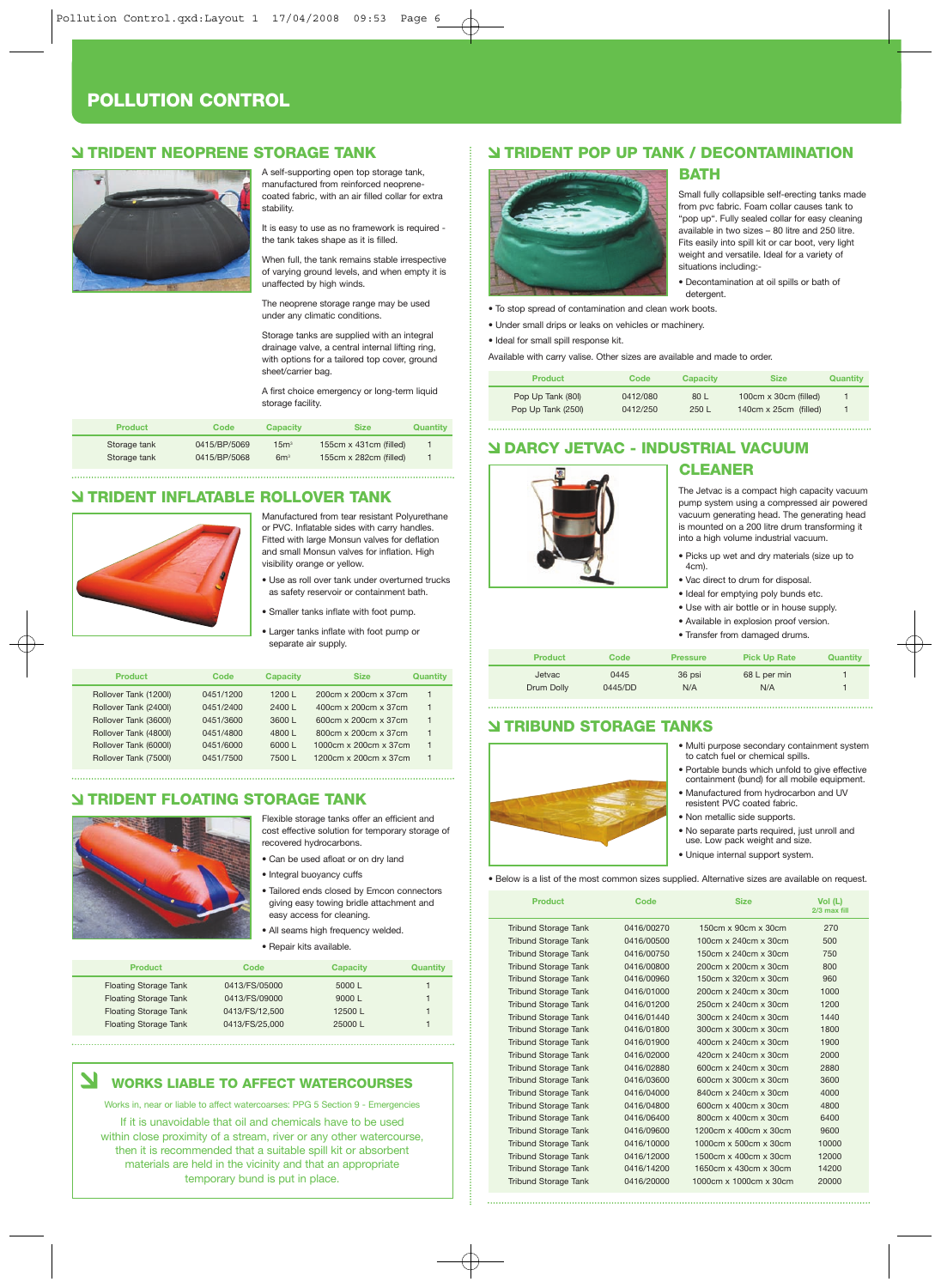#### **www.pwsireland.ie ORDER HOTLINE 1890 93 09 33**

#### **UNDERGROUND SEPARATORS FULL RETENTION SEPARATORS BYPASS SEPARATORS**

**FOR HIGH RISK APPLICATIONS SUCH AS PETROL FILLING STATIONS AND HEAVILY CONTAMINATED INDUSTRIAL AREAS WHERE IT IS POSSIBLE TO HAVE A CONSTANT STREAM OR MAJOR SPILLAGE OF POLLUTANTS.**

#### Contaminated rainwate



#### **APPLICATION AREAS:**

• Car parks, hard standings, roads and similar areas of low risk where it is not required to provide full treatment for rare high flows.



#### **ALARM SYSTEMS FOR OIL SEPARATORS**

#### **AUTOMATIC ALARM SYSTEMS FOR OIL SEPARATORS (INTERCEPTORS) TO WARN OF HIGH OIL, SILT AND LIQUID LEVELS.**

Oil Separators (Interceptors) are typically installed in drainage systems below ground. They are designed to trap oil and other hydrocarbons that have entered drains, preventing pollution incidents. If oil, silt or liquid reach excessive levels, oil can pass through the Separator and pollute watercourses.

Three probes are fitted into the separator to automatically monitor the oil, silt and liquid levels. An alarm will alert you via a control panel or mobile phone if danger levels are reached allowing you to take corrective action.

#### **EUROPEAN STANDARD EN858–1&2**

**suggests Separators are fitted with an alarm that warns of excessive liquid levels, and for the alarm to be fitted, tested, commissioned and serviced by a competent installer.** 

Separator

**SEPARATOR ALARMS ARE OFFERED WITH AN INSTALLATION AND SERVICE PACKAGE DESIGNED TO COMPLY WITH EN858-1&2 AND THE ENVIRONMENT AGENCY'S POLLUTION PREVENTION GUIDELINE DOCUMENT PPG3**

#### **BUND WATER CONTROL UNIT**

**THIS LOW MAINTENANCE AUTOMATIC PUMPING SYSTEM WILL MAINTAIN THE CAPACITY OF YOUR BUND 365 DAYS A YEAR BY PUMPING OUT ONLY WATER\* LEAVING ANY OIL AND CONTAMINATES BEHIND ALLOWING FOR ECONOMICAL AND EASY REMOVAL BY A WASTE MANAGEMENT COMPANY.**

• Maintains Bund at 110% • Reduces waste management costs • Provides a safe and dry working environment

• Proven technology • Durable design for long life • Can be modified to operate in zone O conditions